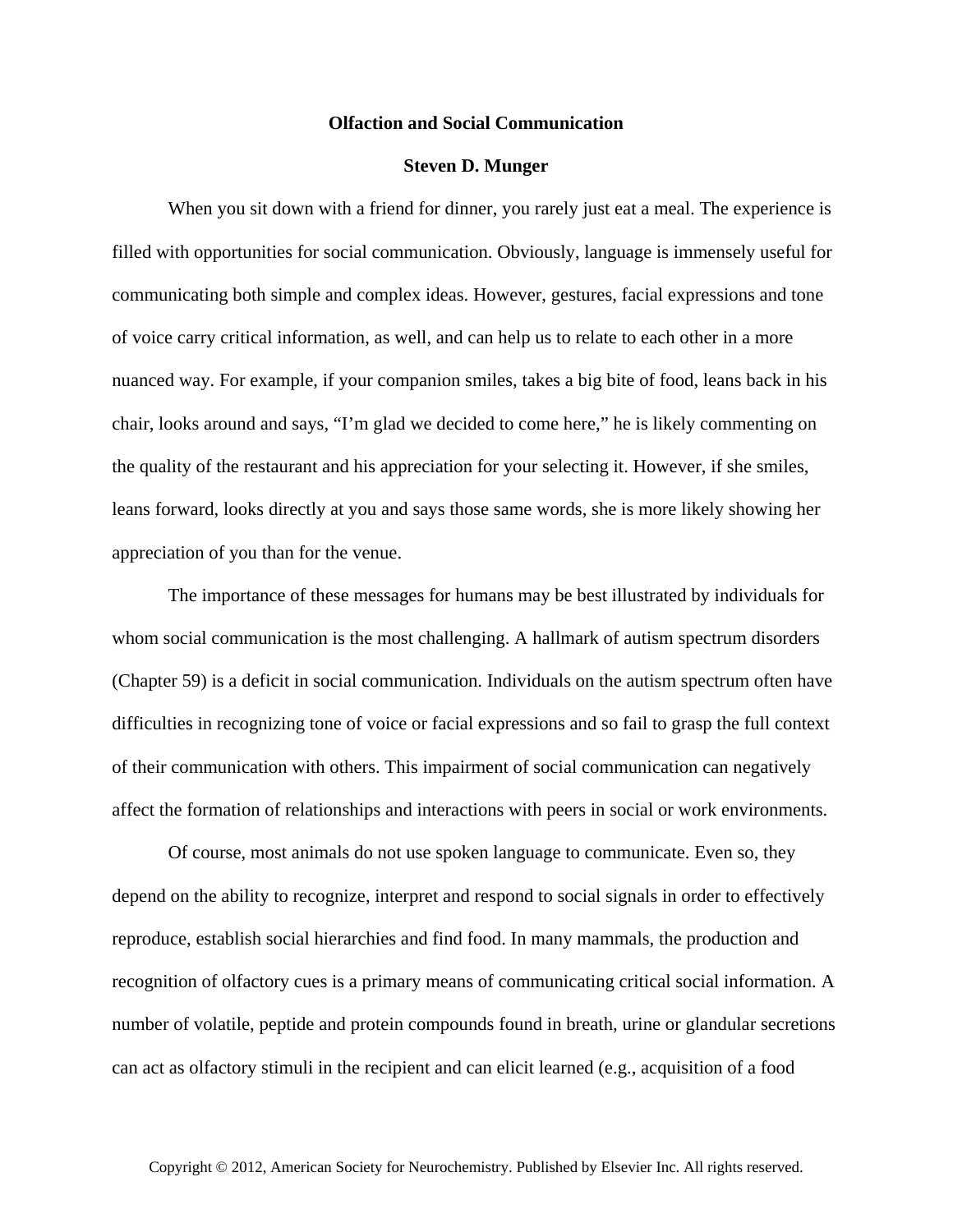preference) or innate responses (e.g., the promotion of mating behaviors) (Stowers & Logan, 2010). They can even communicate genetic identity, fitness or compatibility.

Many of our insights into the molecular basis of olfactory-mediated social communication come from studies of specialized olfactory subsystems found in mice (and many other lower mammals). Vomeronasal sensory neurons (VSNs) respond to a number of compounds, produced by a conspecific, that elicit stereotyped behaviors or physiological changes in the recipient animal. These include mating and aggression behaviors as well as hormonal changes that accelerate puberty onset or promote estrus synchronization. For example, VSNs expressing the vomeronasal receptor V2Rp5 are activated by a peptide, exocrine glandsecreted peptide 1 (ESP1), secreted from the lacrimal glands of male mice. V2Rp5-dependent detection of this peptide by VSNs of female mice enhances lordosis behaviors, a response to male mounting that facilitates successful copulation (Haga, et al., 2010). In this species, at least, successful olfactory-mediated social communication provides a clear reproductive advantage.

The main olfactory system also detects social stimuli. For example, olfactory sensory neurons (OSNs) that express the guanylyl cyclase GC-D are highly sensitive to the social odor carbon disulfide (Munger et al., 2010), which is found in the breath of mammals. This compound, when paired with a food odor, lets the recipient animal know that the food he just smelled on his friend's breath is safe to eat (as the friend is obviously still breathing).

Interestingly, many genes that are important for olfactory-mediated social communication in lower animals, including most vomeronasal receptor genes, as well as the genes encoding GC-D and the vomeronasal transduction channel TRPC2, became pseudogenes in the primate line. This suggests that vomeronasal function became less important as mammals moved into the trees, where they are often physically separated and forced to rely on visual and auditory cues for